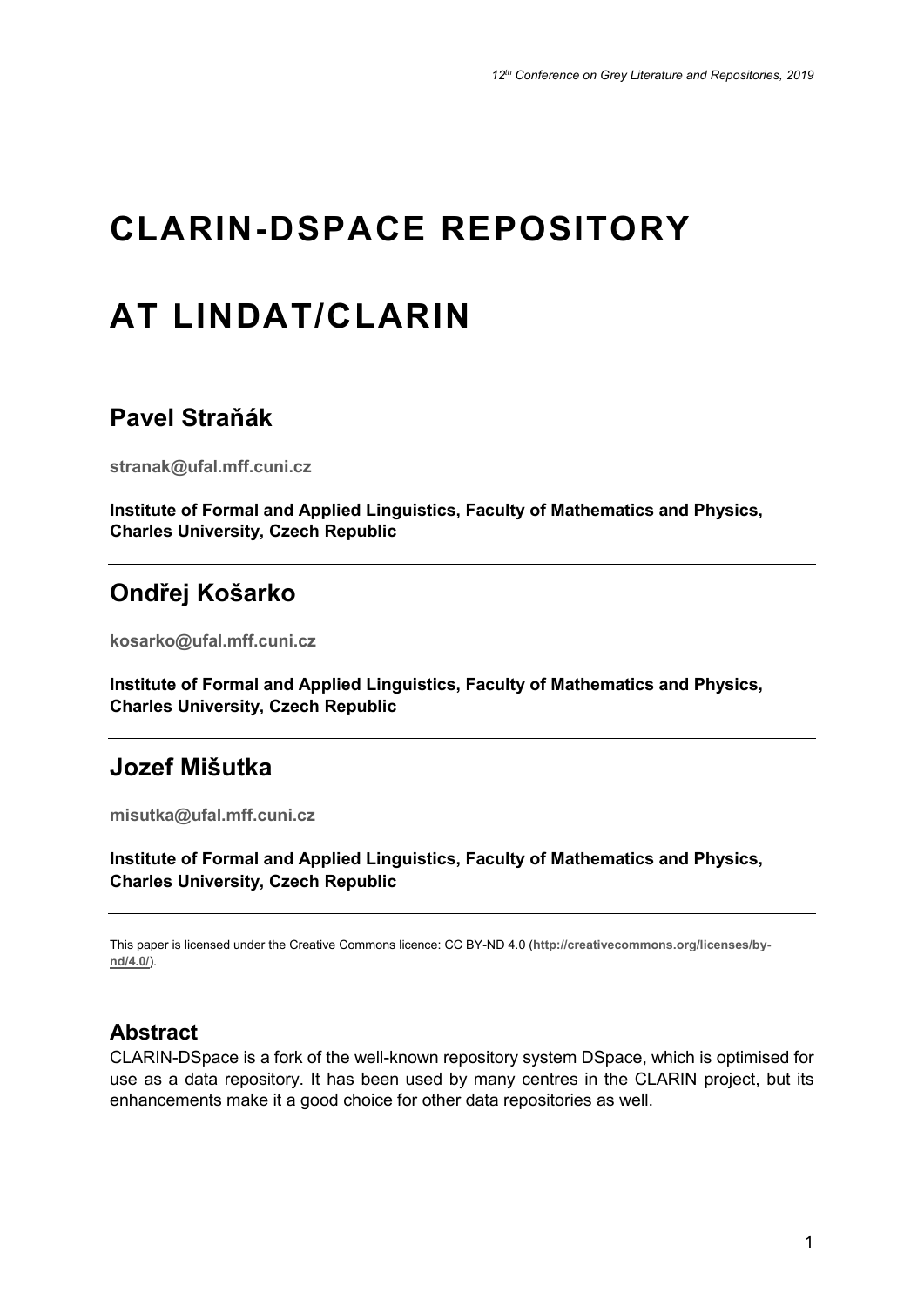## **Keywords**

Data repository, data citations, FAIR, community standards, language data, software tools, licensing, service integration, metadata exchange, open source

## **LINDAT/CLARIN and its Repository for Data and Software**

 $LINDAT/CLARIN$  is a Czech project<sup>1</sup> which started as the national contribution to the European network CLARIN: "European Research Infrastructure for Language Resources and Technology." CLARIN, in the preparatory phase of the project, decided to inventorize language datasets and language processing tools in all member states, but quickly realised that something much more permanent than a list, in which records get outdated and links nonfunctional all the time, is needed. A living database of datasets and tools was needed, which would be always up to date, and data will be safely preserved. When CLARIN realised this, it was clear that repository systems are needed. Since CLARIN is an ERIC (European Research Infrastructure Consortium), infrastructure funded and organised by its member countries, these members decided to set up repositories in their national centres, and create a central discovery service: Virtual Language Observatory (VLO).<sup>2</sup> As an infrastructural project, CLARIN provides technical specifications and certification of compatible centres. There are several types of centres, but at the core there are Service and Data Providing Centres or so called CLARIN Bcentres<sup>3</sup>; these run (among other services) repository systems in a way that should offer reliable long term data preservation, means to support direct data citation, and compatibility with CLARIN central discovery service VLO<sup>4</sup>.

When the project started, there was no suitable repository system for hosting data and tools at any of the organisations that together form LINDAT/CLARIN (**[https://lindat.cz](https://lindat.cz/)**).

As the Czech CLARIN partner, LINDAT/CLARIN wanted to avoid building a system from scratch; instead, we looked for a repository system that was popular and robust, one we could believe will keep being updated and would allow us to modify it and share the modifications. The system would need to have a reasonable frontend that allows user submissions and offers standalone search functionality directly on the web, not relying solely on CLARIN's VLO. Ideally, it would be usable out of the box, while fulfilling CLARIN's requirements. Namely, support for persistent identifiers in the form of handles (this has recently changed and other  $PID<sup>5</sup>$  systems are allowed), support for CMDI $<sup>6</sup>$  metadata harvested via OAI-PMH<sup>7</sup>, support for</sup> federated authentication/authorization via SAML<sup>8</sup> protocol, and support for handling licenses of the data and tools submitted to the repository.

<sup>5</sup> Persistent Identifier

<sup>1</sup> Project numbers: LM2015071 and CZ.02.1.01/0.0/0.0/16\_013/0001781

<sup>2</sup> VLO available from: **<https://www.clarin.eu/content/virtual-language-observatory-vlo>**

<sup>3</sup> For more details about the types of centres see **<https://www.clarin.eu/content/clarin-centres>**

<sup>4</sup> The full list of requirements on CLARIN B-centre available from **<http://hdl.handle.net/11372/DOC-78>**

<sup>6</sup> Component MetaData Infrastructure, see **<https://www.clarin.eu/content/component-metadata>**

 $7$  The Open Archive Initiative Protocol for Metadata Harvesting

<sup>8</sup> Security Assertion Markup Language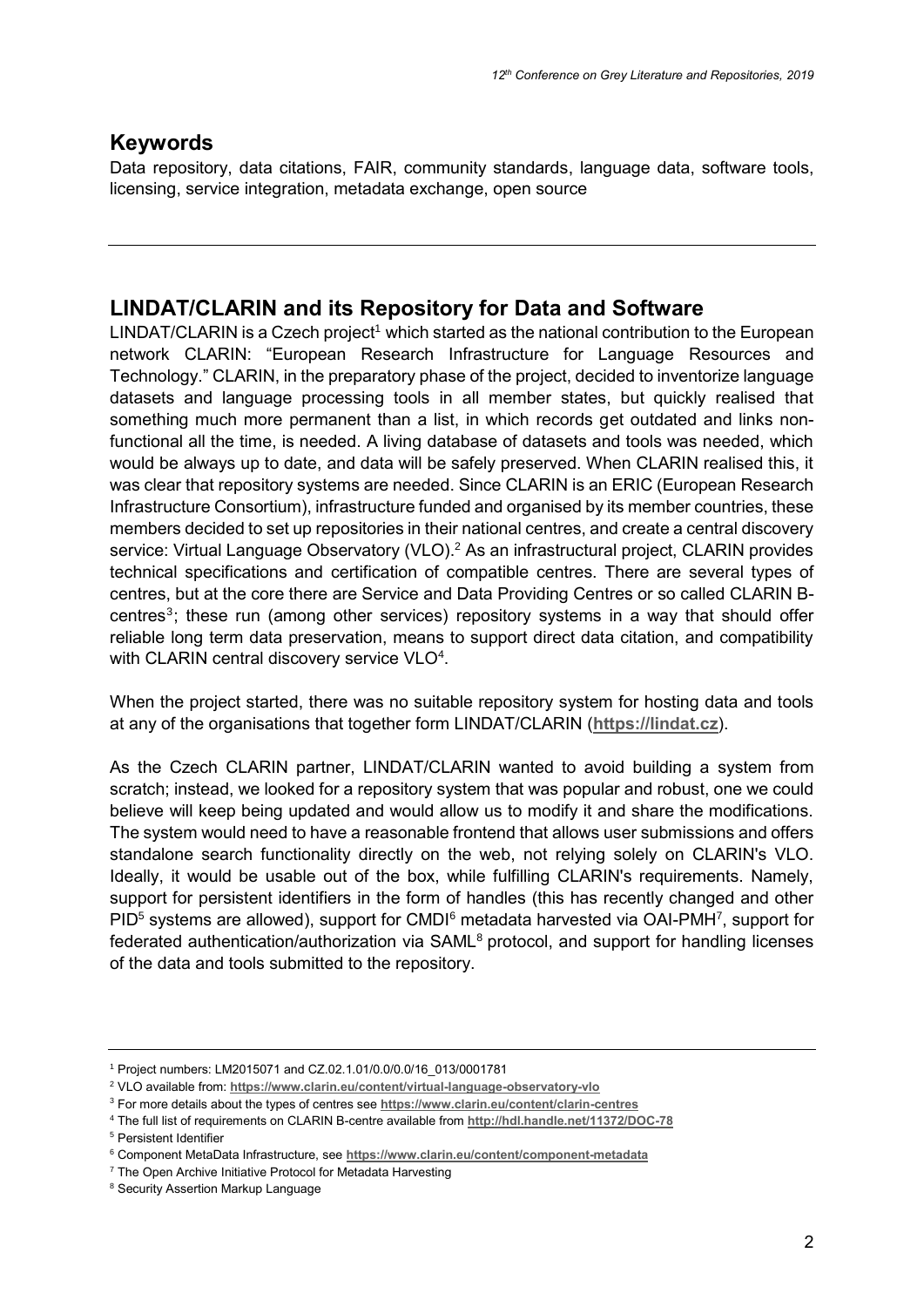Around 2011, these requirements resulted in our choice of DSpace: the most popular repository system in the world that seemed easy to deploy and maintain and could do most of what we needed out of the box. LINDAT team first modified DSpace to be compatible with the assignment of Handle PIDs via EPIC service<sup>9</sup>, and added a simple CMDI metadata schema. When an option was added to harvest the metadata directly in the CMDI format, the repository was compatible with the CLARIN guidelines at the time.

The repository was further modified and upgraded in the following years, and it is run continuously at the LINDAT/CLARIN centre at Charles University (at **<https://lindat.cz/repository/>**). Its popularity is steadily growing, and it became a repository of choice for many international projects involving language datasets, like Universal Dependencies<sup>10</sup>, or various NLP shared tasks (contests) like WMT of CoNLL. Currently, we preserve 356 datasets, 1.6TB in total<sup>11</sup>. There have been 310,000 downloads<sup>12</sup> since the start of 2019 (up to 27 September). At the moment, the repository has 724 user accounts, which are only used to either submit new datasets or sign licenses for restricted datasets.

In the following sections, we first describe further development of the CLARIN-DSpace software with motivation for the various modifications and extensions of DSpace we have implemented. Then we briefly mention CLARIN-DSpace install base and the move from the original LINDAT-DSpace as a project-internal<sup>13</sup> software development to CLARIN-DSpace, an open-source project involving several countries.

## **Evolving DSpace**

The requirements for changes and improvements were coming from multiple directions. After the initial modification for using the EPIC handle system, we kept developing the system to best suit the needs of both users and administrators. Some changes were made to fulfil further CLARIN requirements for (what eventually became) B-Centres. Some were made to make administration more efficient, and yet another set of features was required by our users. Some were even our experiments because they seemed to offer interesting added value. In addition, we found and shared fixes for several bugs in the system, improved the user interface, enhanced the federated authentication system.

### **New Administrative Features**

There are two features we have successfully merged into the main DSpace: our modified control panel (see Figure 1), and our health check system. The reason behind those improvements is that the system produces a lot of log messages that were not easy to manage the whole repository infrastructure is not only the DSpace repository software, but also a database server, a web server, the single sign on federation service provider (Shibboleth service provider), and a handle server (standalone PID system). On the operating system level (or on the virtualization level) there are backups and periodical administrative tasks (cron).

<sup>9</sup> European Persistent Identifier Consortium, see **[https://www.pidconsortium.eu/?page\\_id=112](https://www.pidconsortium.eu/?page_id=112)**

<sup>10</sup> Available from: **https://universaldependencies.org**

<sup>&</sup>lt;sup>11</sup> We preserve also 710 metadata only records, mostly inherited from the early list of CLARIN resources called Linguistic Resources and Tools Inventory.

 $12$  These roughly match dataset downloads, but some datasets have multiple downloadable files.

 $13$  Even though, the internal project always was open source with a publicly available repository, wiki and issue tracker.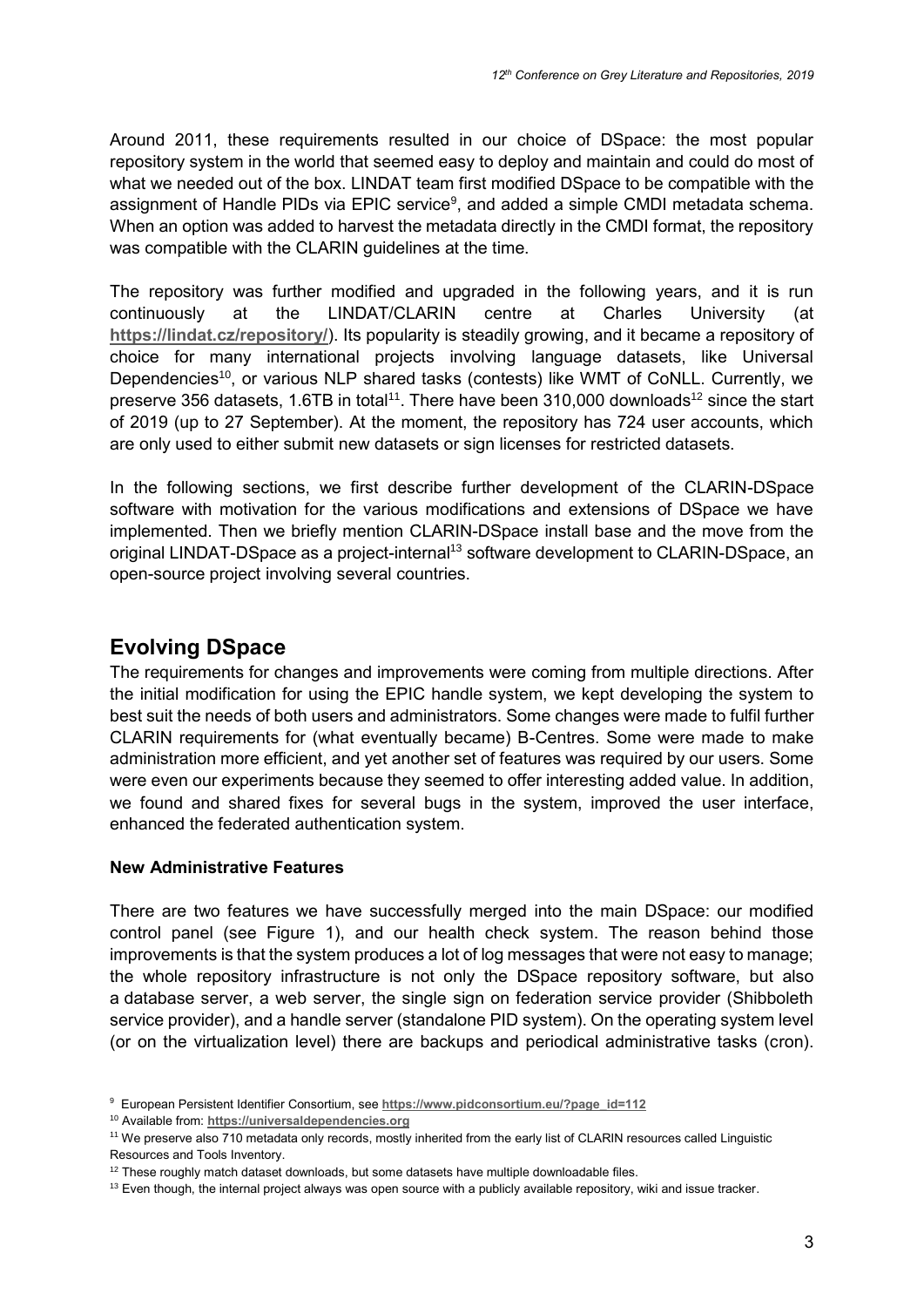To get a good overview of the whole system setup, and to make this information readily available to repository administrators, we have substantially extended DSpace's control panel<sup>14</sup>. Originally, it showed just basic information like the uptime and some configuration; with our extensions, it also shows and searches log files, enables the admins to run some of the occasionally required reindex tasks, and allows us to inspect and edit metadata in bulk.

| LINDAT/CLARIN Repository Home / Control panel                                                                                                                                                    |
|--------------------------------------------------------------------------------------------------------------------------------------------------------------------------------------------------|
| <b>Control Panel</b>                                                                                                                                                                             |
| <b>Java Information</b><br>Extra Java Info<br>Configuration<br><b>Extra Configuration</b><br><b>SystemWide Alerts</b><br>Programs<br><b>PID</b>                                                  |
| Shibboleth<br><b>Backup</b><br><b>IRODs Replication</b><br>Cron Jobs<br><b>OAIPMH Validators</b><br>Harvesting<br><b>Release Notes</b>                                                           |
| <b>Statistics</b><br><b>Signed Licenses</b><br><b>Current Activity</b><br><b>Verify Logging</b><br>Licenses<br><b>Checks</b><br>Dspace Log(s)                                                    |
| <b>Shib Raw Logins</b><br><b>Unpublished Items</b><br><b>User Logins</b><br><b>Bitstream</b> items<br><b>Specific Metadata</b><br><b>Metadata Quality</b>                                        |
| <b>Embargoed items</b><br><b>Edit Configuration</b><br>Oldest users                                                                                                                              |
| Choose different file v                                                                                                                                                                          |
| A File: [dspace.log.2019-11-11] Warnings/Errors: [14]                                                                                                                                            |
| V File: [solr.log.2019-11-11] Warnings/Errors: [0]                                                                                                                                               |
|                                                                                                                                                                                                  |
| File: [dspace.ufal.metashare-schema-errors.log.2019-11-11] Warning: [java.io.EOFException: /opt/lindat-<br>dspace/installation/log/dspace.ufal.metashare-schema-errors.log.2019-11-11 is empty!] |
| √ File: [dspace-log-general-2019-11-11.dat] Warnings/Errors: [0]                                                                                                                                 |
|                                                                                                                                                                                                  |
| File: [utilities.log.2019-11-11] Warning: [java.io.EOFException: /opt/lindat-dspace/installation/log/utilities.log.2019-11-11<br>is empty!]                                                      |
|                                                                                                                                                                                                  |
| A File: [cocoon.log.2019-11-11] Warnings/Errors: [22]                                                                                                                                            |
|                                                                                                                                                                                                  |
| A File: [curator.log.2019-11-11] Warnings/Errors: [8]                                                                                                                                            |
| V File: [authentication.log.2019-11-11] Warnings/Errors: [0]                                                                                                                                     |
| A File: [dspace.ufal.metashare-missing.log.2019-11-11] Warnings/Errors: [31]                                                                                                                     |
| ▼ File: [handle-plugin.log.2019-11-11] Warnings/Errors: [0]                                                                                                                                      |

Figure 1: An illustration of control panel with logs tab selected. This provides a brief overview of various log files of the system and allows to inspect them without using the command line.

<sup>14</sup> An element of the web user interface, which is only visible to repository administrators, not regular users.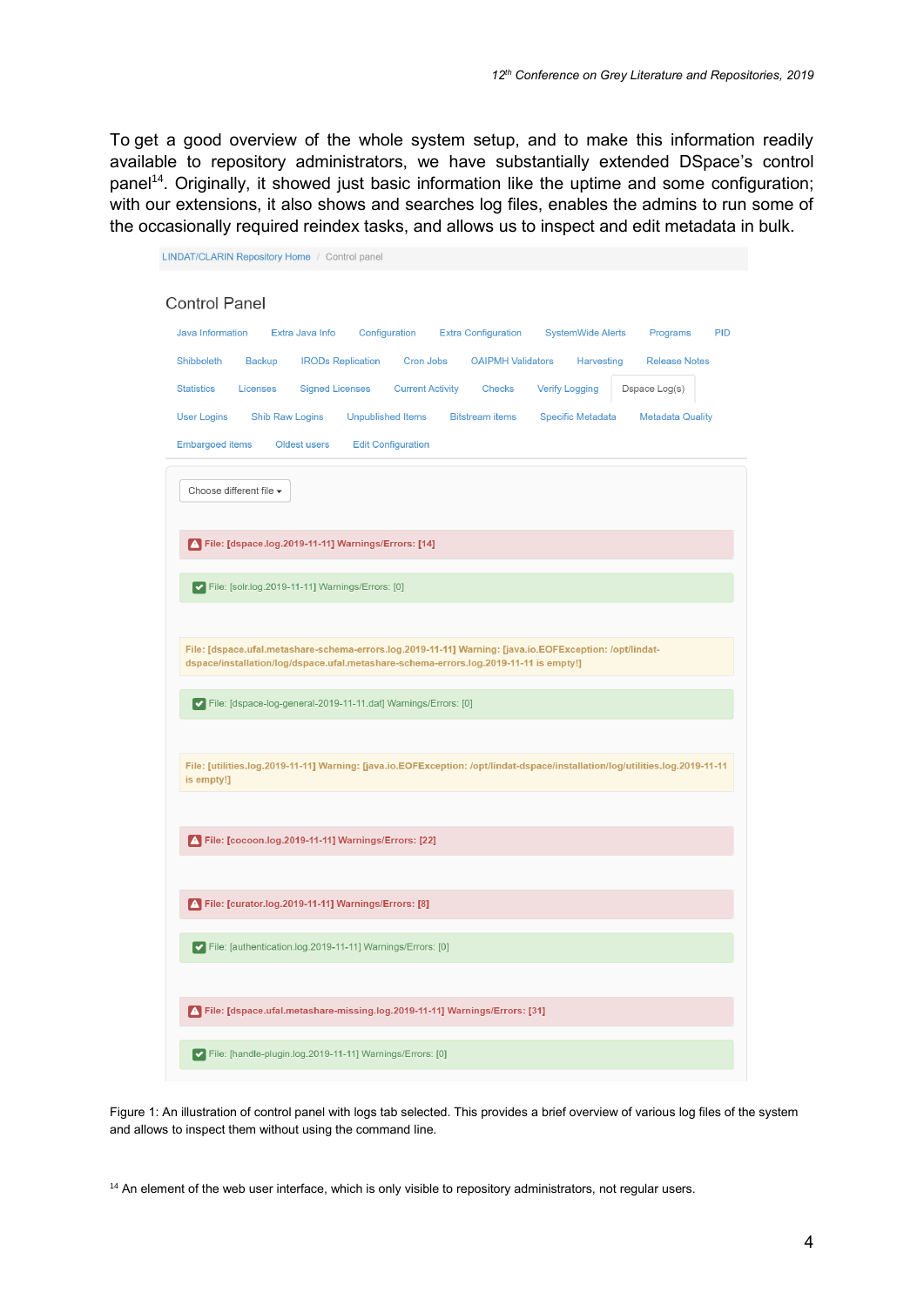The health check exists for similar reasons: to generate periodical reports (we use a weekly schedule) describing the state of the system. Among other things, it shows the number of items, some distribution of items into collections based on type, it shows errors (if any) from the log files, and it also runs curation tasks. Curation tasks are usually submission level checks. One task checks that the links (URLs) in metadata work, and reports those that do not. Another check is a consistency check, which verifies the submitted data have not been modified. Some of the checks come with DSpace, some are our extensions. For example, we have a specific check for items that were funded by EU grants, to verify they contain a correct id and metadata for OpenAIRE<sup>15</sup> export.

One of the CLARIN requirements has always been for persistent identifiers to be handles<sup>16</sup>. DSpace comes with a handle server, so the only thing needed was to contact the Handle system administrators asking for your handle prefix, pay a small fee, and set up the handle server with the new prefix. However, our initial setup was using PID (handle) assignment from an external web service run at EPIC consortium<sup>17</sup>, which required the first modification we made to DSpace. Our setup eventually became much more complex than that, however. Today CLARIN-DSpace has options to configure different handle prefixes for different communities<sup>18</sup>, and we still provide a connector to the EPIC API. This means that some of the handles are hosted locally while others are minted by EPIC. We are using exactly this approach for a community called "LRT Inventory". It serves as a repository for countries, research groups or individuals who don't have their repositories, to be able to readily preserve and share language data. This community is connected to CLARIN ERIC, so we are using a handle prefix from EPIC owned by CLARIN ERIC. This gives CLARIN a fundamental level of control over the records. The other community in the repository serves for data and tools of the LINDAT/CLARIN project and has its prefix owned by the project itself. To be able to manage the handles efficiently, a new user interface was implemented into the CLARIN-DSpace.

### **Licensing**

An item (a record) in the repository consists, in general, of 2 parts: data and metadata. For metadata our licensing policy is simple: we keep the perspective that metadata is not a "free creative work" within the scope of copyright, thus it doesn't require any license. In fact, it cannot even be licensed, it simply is in the public domain.

Data, however, is very often (and language data almost always) creative work that is within the scope of copyright law. This means that any handling of such data requires an explicit license<sup>19</sup>. Thus a repository system for language data must have a strong licensing support in two ways: the submitter must choose a license for end-users, which specifies how they can use the data, but they also must agree to a "deposition license" from the repository. This is an agreement, in which the submitter gives the repository right to distribute the data to end users and states

<sup>&</sup>lt;sup>15</sup> OpenAIRE's mission is closely linked to the mission of the European Commission: to provide unlimited, barrier free, open access to research outputs financed by public funding in Europe. More details about OpenAIRE available from: **<https://www.openaire.eu/>**

<sup>&</sup>lt;sup>16</sup> That includes DOI, because DOIs are also implemented using the Handle system.

<sup>&</sup>lt;sup>17</sup> Today PID Consortium

<sup>&</sup>lt;sup>18</sup> A community is a name of a top-level collection in DSpace.

<sup>&</sup>lt;sup>19</sup> Unless there is an explicit exception in the copyright law for such use.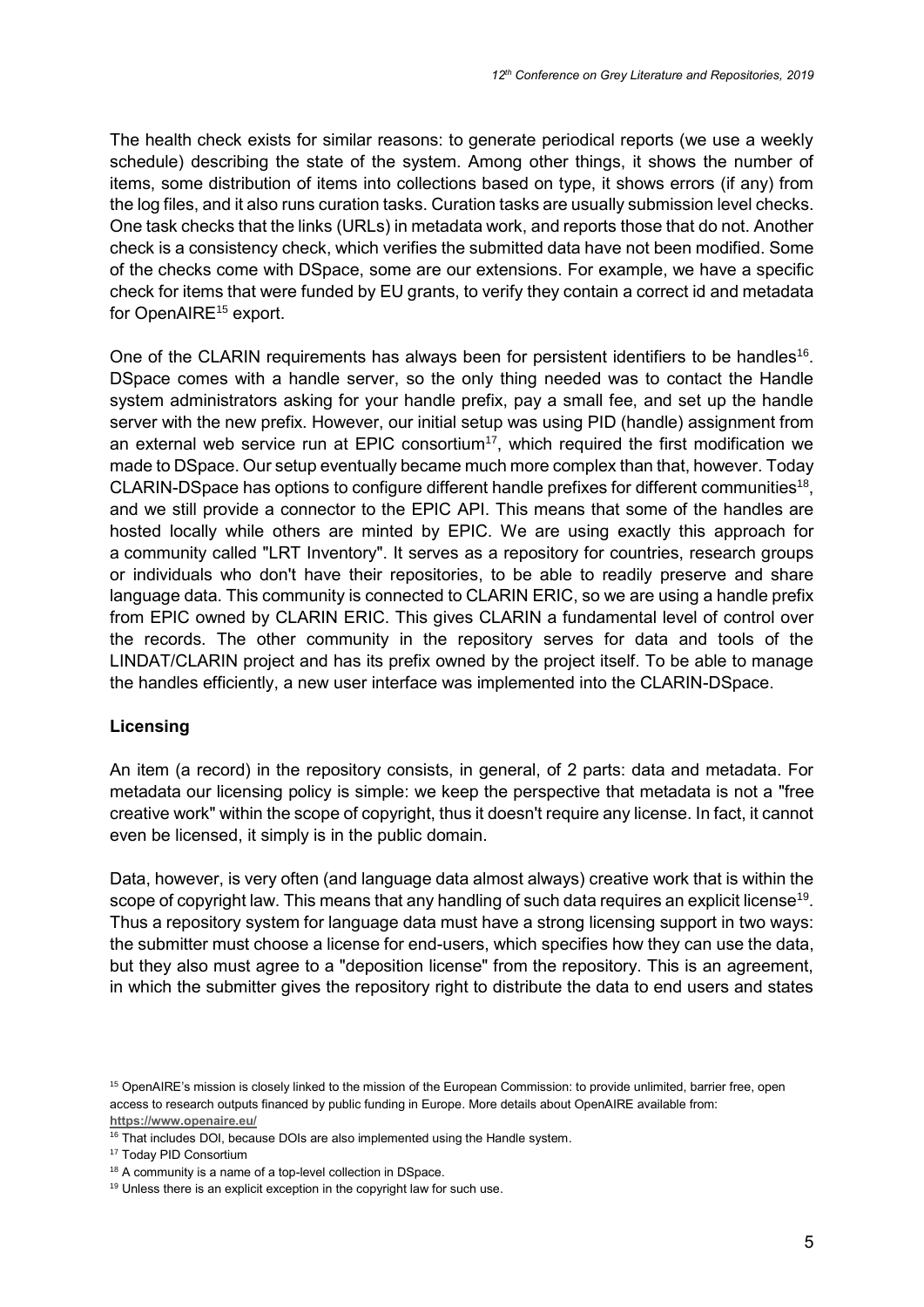explicitly that he/she has checked the legal situation of the data and has the right to distribute the data under the chosen license and to pass this right to the repository.

For choosing and attaching a license to an item DSpace includes a small module that allows users to specify a Creative Commons (CC) license. This is nice, but by far not enough even if all the datasets could be licensed under some sort of public licenses. Thus CLARIN-DSpace implemented a completely new licensing framework, which allows the repository managers to "define" a license in the system and attach it to records. The license definition, in addition to the license text, has several other attributes. The key attributes specify, whether the license needs to be signed for each dataset it is attached to, or not. Public licenses – which allow redistribution – do not require signatures by their very nature, but many other licenses do. The licensing framework allows all kinds of licenses to be used, thus providing support for datasets that cannot be distributed under public licenses. For such restrictive licenses, the system blocks download attempts and redirects users to authentication. After they successfully login via their academic home institution (SAML2 system), the license for the particular dataset can be signed and the data downloaded. The licensing framework logs the information that this user signed this particular license for this particular dataset.

While the support for custom licenses and their signing is unique to CLARIN-DSpace, the emphasis is on Open Science. To support users in choosing an optimal license for their data or software, <sup>20</sup> the LINDAT/CLARIN project teamed with an expert lawyer and created a separate piece of software: the Public License Selector<sup>21</sup>. This small tool presents questions and explanations, and guided by the user's answers suggests the most open license for the given dataset (see Figure 2). The selector was integrated directly in the submission workflow of CLARIN-DSpace, so that users who want help with the choice of the license, can use it directly during data submission.

<sup>&</sup>lt;sup>20</sup> In the choice of license data and software are not equal. Usually, licenses are suitable for data or software, but not for both.

<sup>21</sup> The software/the code available from: **<https://github.com/ufal/public-license-selector>**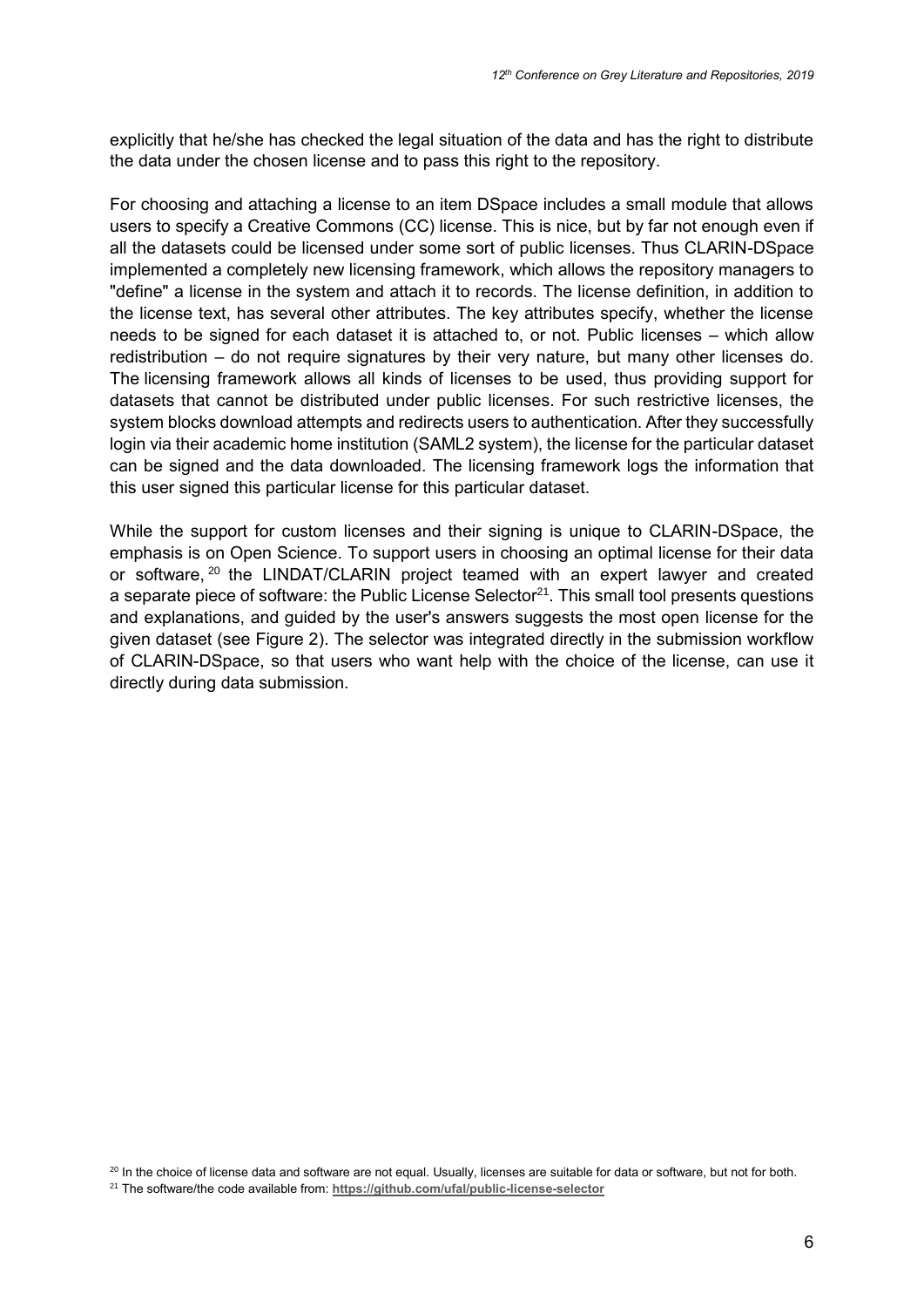|       | Answer the questions or use the search to find the license you want                                                                                                                                                                                                                                                                                                                                                              |
|-------|----------------------------------------------------------------------------------------------------------------------------------------------------------------------------------------------------------------------------------------------------------------------------------------------------------------------------------------------------------------------------------------------------------------------------------|
|       | ○ Start again                                                                                                                                                                                                                                                                                                                                                                                                                    |
|       | Do you allow others to make derivative works?                                                                                                                                                                                                                                                                                                                                                                                    |
|       | Derivative works are works that are derived from or based upon an original work and in which the<br>original work is translated, altered, arranged, transformed, or otherwise modified. This category does not<br>include parodies.<br>Please note that the use of language resources consists of making derivative works. If you do not allow<br>others to build on your work, it will be of very little use for the community. |
|       | Public Domain Dedication (CC Zero)                                                                                                                                                                                                                                                                                                                                                                                               |
|       | CC Zero enables scientists, educators, artists and other creators and owners of copyright- or database-protected<br>content to waive those interests in their works and thereby place them as completely as possible in the public<br>domain, so that others may freely build upon, enhance and reuse the works for any purposes without restriction<br>under copyright or database law.                                         |
|       | <b>OPEN DATA</b><br>Publicly Available (cc) (0)                                                                                                                                                                                                                                                                                                                                                                                  |
|       | Creative Commons Attribution (CC-BY)                                                                                                                                                                                                                                                                                                                                                                                             |
| work. | This is the standard creative commons license that gives others maximum freedom to do what they want with your                                                                                                                                                                                                                                                                                                                   |
|       | Publicly Available $\left  \mathbf{cc} \right  \left( \cdot \right)$ open Data                                                                                                                                                                                                                                                                                                                                                   |
|       | Creative Commons Attribution-ShareAlike (CC-BY-SA)                                                                                                                                                                                                                                                                                                                                                                               |
|       | This creative commons license is very similar to the regular Attribution license, but requires you to release all<br>derivative works under this same license.                                                                                                                                                                                                                                                                   |
|       | Publicly Available (cc) (1) (3) OPEN DATA                                                                                                                                                                                                                                                                                                                                                                                        |
|       | Creative Commons Attribution-NoDerivs (CC-BY-ND)                                                                                                                                                                                                                                                                                                                                                                                 |
|       | The no derivatives creative commons license is straightforward; you can take a work released under this license<br>and re-distribute it but you cannot change it.                                                                                                                                                                                                                                                                |
|       | Publicly Available (cc)                                                                                                                                                                                                                                                                                                                                                                                                          |
|       | Creative Commons Attribution-NonCommercial (CC-BY-NC)                                                                                                                                                                                                                                                                                                                                                                            |
|       | A creative commons license that bans commercial use.                                                                                                                                                                                                                                                                                                                                                                             |
|       | Publicly Available (cc) (\$)                                                                                                                                                                                                                                                                                                                                                                                                     |

Figure 2: The public license selector asks a series of questions and based on the answers filters the suitable licenses. In this particular case we are at question number four "Do you allow others to make derivative works?" where the phrase "derivative works" is explained in detail as a mouse over hint.

#### **Submission & Metadata**

One of the reasons for choosing DSpace was its customizable submission workflow that allows us to easily define the metadata fields and choose, which of them are required, and which optional. Another aspect of metadata handling we could support with DSpace easily was the dissemination of the metadata in multiple formats and/or schemata. In the research domain of linguistics/language data, there are several schemata and frameworks related to metadata in use. There is the CMDI (required by CLARIN), which is not a schema, but rather a framework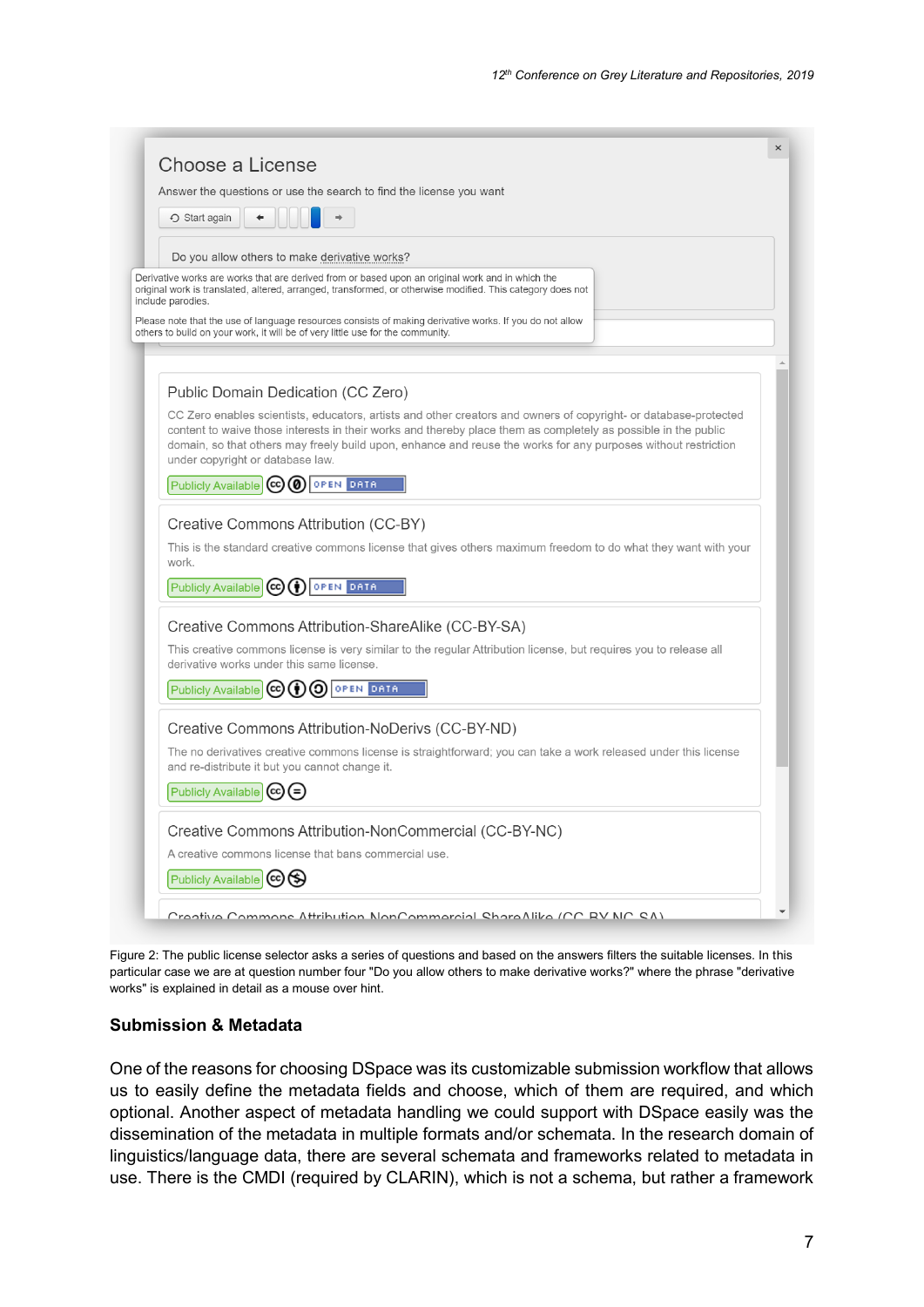that lets you create a schema suited for your particular items, and it also provides means of interoperability in this world of many schemata; there is the MetaShare project that prescribed a set of required minimal metadata; there is also OLAC, $^{22}$  and of course OpenAIRE for reporting all scientific results, including datasets. There is also the Clarivate Data Citation Index, $^{23}$  which CLARIN-DSpace fully supports, and as a result, it indexes all the data from LINDAT/CLARIN. We weren't required to support all of these, but we decided on the strategy of maximal dissemination as our distinguishing feature and a promise to the users: Your data will be visible. All of these services require their metadata schemata and often their metadata formats. However, implementing them was rather straightforward, because DSpace generates metadata for export (e.g. over OAI-PMH) by simple XSL transformations from the internal metadata. Thus adding one new format or simple schema for export was usually quite simple.

Some of the metadata formats, among other things, define a minimal set of required attributes. Our ability to disseminate into the multitude of formats also serves as a sort of verification that the schema we decided to implement (i.e. what we require at the submission time) is a good and sensible set. It fulfils the requirements of all the exports mentioned above.

A question of data citation and thus also export of item metadata in a bibliographic format can be also treated as a subset of the broader issue of metadata formats and dissemination. LINDAT/CLARIN decided to adopt the policy of direct data citations as it was pioneered by Force11<sup>24</sup> and implemented the "citation box" that is shown prominently on every item page. It contains a formatted text citation including the PID, conforming to the Force11 specification, and it also contains an option to export the citation in the BibTeX format. This BibTeX support was implemented via XSLT just like all the other metadata exports mentioned before. This means one can also get the BibTeX metadata over OAI/PMH from any CLARIN-DSpace repository.<sup>25</sup>

A positive side-effect of using DSpace is that it integrates well with Google Scholar. <sup>26</sup> LINDAT/DSpace made some significant changes and is optimised for datasets, not publications, but the development team made a conscious effort to keep this integration working. As a result, datasets of LINDAT/CLARIN are indexed by Google Scholar, just like any other scientific publications. When they are cited – which we promote as explained above – the authors of the data get the credit they deserve.

### **Versioning**

One of our policies, coming from how we view persistent identifiers, is that a handle always resolves to one concrete item (its landing page), concrete dataset. When somebody cites data, we don't see a use case citing it in some abstract facility, not referring to a concrete dataset (i.e. its concrete version). Such vague use would break the principle of reproducibility in science.<sup>27</sup> We analysed how versioning was supported in various repository systems, including

<sup>22</sup> Open Language Archives Community, see **http://www.language-archives.org**

<sup>&</sup>lt;sup>23</sup> Available from: [http://wokinfo.com/products\\_tools/multidisciplinary/dci/](http://wokinfo.com/products_tools/multidisciplinary/dci/)

<sup>24</sup> For more details about Force 11 data citation principles see **<https://www.force11.org/datacitationprinciples>**. The policy of direct data citation is now also actively promoted by CLARIN.

<sup>25</sup> For example **<http://lindat.mff.cuni.cz/repository/oai/request?verb=ListRecords&metadataPrefix=bibtex>**

<sup>26</sup> Inclusion Guidelines for Webmasters available from: **<https://scholar.google.com/intl/en/scholar/inclusion.html>**

 $27$  Reproducibility represents the letter 'R' in the modern FAIR acronym (see the FAIR Data Principles

**<https://www.force11.org/group/fairgroup/fairprinciples>**).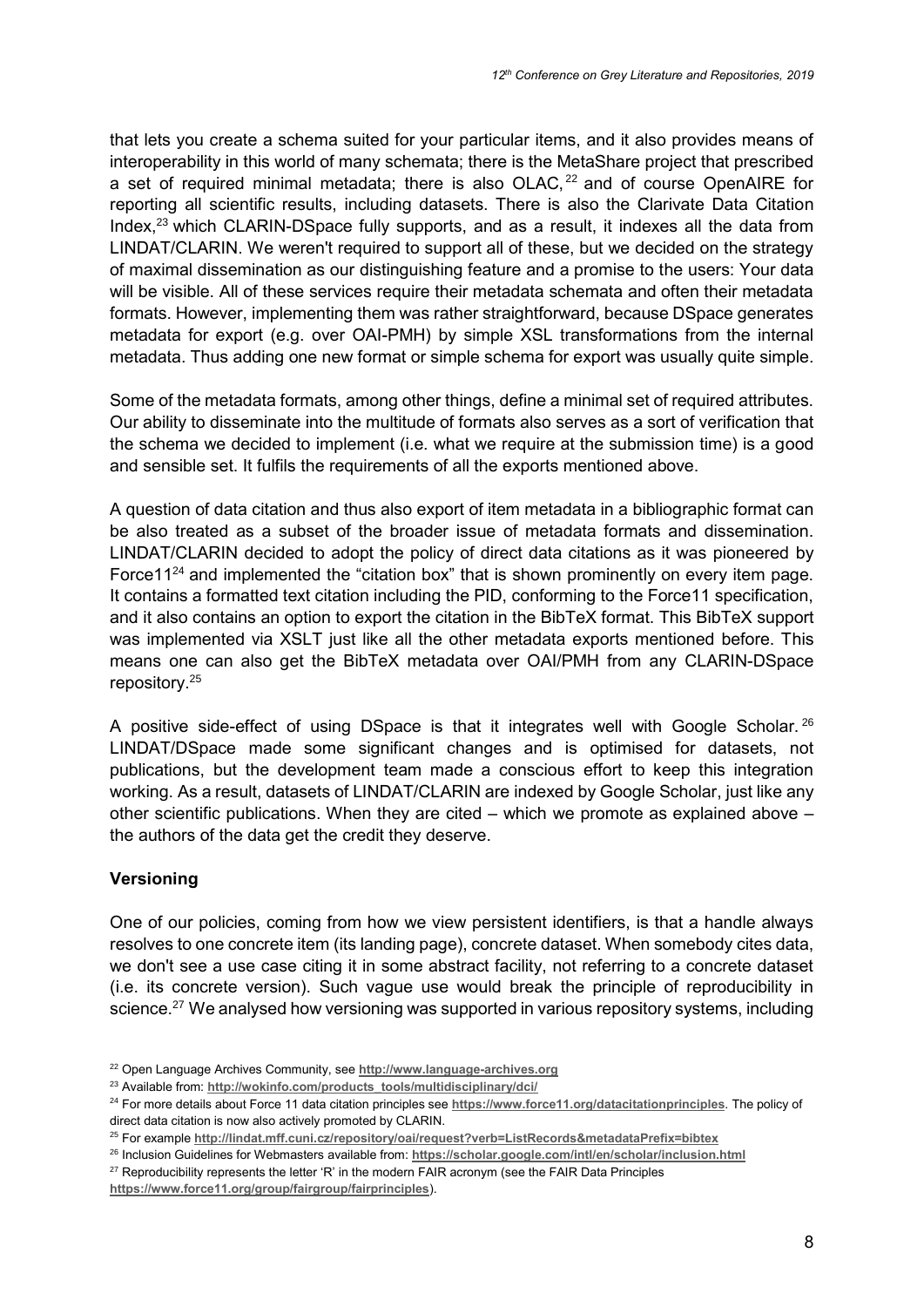DSpace from its early attempts, and we decided to use a different approach. The implementation of versioning in CLARIN-DSpace is very simple. Each version of an item is a separate record and each has its handle. The only addition implemented is using the standard Dublin Core attributes 'relation.replaces' and 'relation.isreplacedby' to chain versions of the same item together. This information is visualised in the UI in two ways: a pop-up list of versions (see Figure 3) on each item that has the relations filled-in, and the fact that CLARIN-DSpace by default hides bitstreams of items that have a newer version, and instead shows an explanation that this dataset has newer versions (see Figure 4). Of course, the bitstreams can still be readily shown and downloaded, it is just a measure of pointing out to users who came to an older record, usually from a PID in a citation, that they can use the latest version if they want. The latest versions of items should also appear first in the search results. The submission process for new versions was also made very convenient by basically cloning the last version into the new one, and providing a user guide to do so.<sup>28</sup>

|                                                         | <b>Statistics</b><br>Czech Models (MorfFlex CZ 161115 + PDT 3.0) for MorphoDiTa 161115                                                                    |         |
|---------------------------------------------------------|-----------------------------------------------------------------------------------------------------------------------------------------------------------|---------|
|                                                         | Ministerstvo školství, mládeže a tělovýchovy České republiky                                                                                              | D Login |
|                                                         | Project code: LN00A063                                                                                                                                    |         |
|                                                         | Project name: Centrum komputační lingvistiky                                                                                                              |         |
|                                                         | Ministerstvo školství, mládeže a tělovýchovy České republiky                                                                                              |         |
|                                                         | Project code: MSM 0021620838                                                                                                                              |         |
|                                                         | Project name: Moderní metody, struktury a systémy informatiky                                                                                             |         |
| Subject(s)                                              | <b>Czech</b><br>morphological analysis   morphological generation<br>PoS tagging<br>MorphoDiTa                                                            |         |
| <b>d</b> Collection(s)                                  | LINDAT / CLARIN Data & Tools                                                                                                                              |         |
| P Other versions                                        | List all versions -                                                                                                                                       |         |
|                                                         | Czech Models (MorfFlex CZ 161115 + PDT 3.0) for MorphoDiTa 161115                                                                                         |         |
| Show full item record                                   | Czech Models (MorfFlex CZ 160310 + PDT 3.0) for MorphoDiTa 160310                                                                                         |         |
| <b><i>S</i></b> Files in this item                      | Czech Models (MorfFlex CZ + PDT) for MorphoDiTa                                                                                                           |         |
|                                                         |                                                                                                                                                           |         |
|                                                         |                                                                                                                                                           |         |
|                                                         |                                                                                                                                                           |         |
| Download instructions for command line                  |                                                                                                                                                           |         |
|                                                         |                                                                                                                                                           |         |
|                                                         | This item is <b>Publicly Available</b> and licensed under:<br>Creative Commons - Attribution-NonCommercial-ShareAlike 4.0 International (CC BY-NC-SA 4.0) |         |
|                                                         | @0@@                                                                                                                                                      |         |
| Name                                                    | czech-morfflex-pdt-161115.zip                                                                                                                             |         |
| Size                                                    | 69.18 MB                                                                                                                                                  |         |
| Format<br><b>Description</b>                            | application/zip<br>Czech Models (MorfFlex CZ 161115 + PDT 3.0) for MorphoDiTa 161115                                                                      |         |
| MD <sub>5</sub><br>O Download file <sup>@</sup> Preview | adde38cd363219759e19165b06baa4ce                                                                                                                          |         |

Figure 3: The latest version of a resource (if there are multiple versions) shows both the actual data files and links to all the previous versions.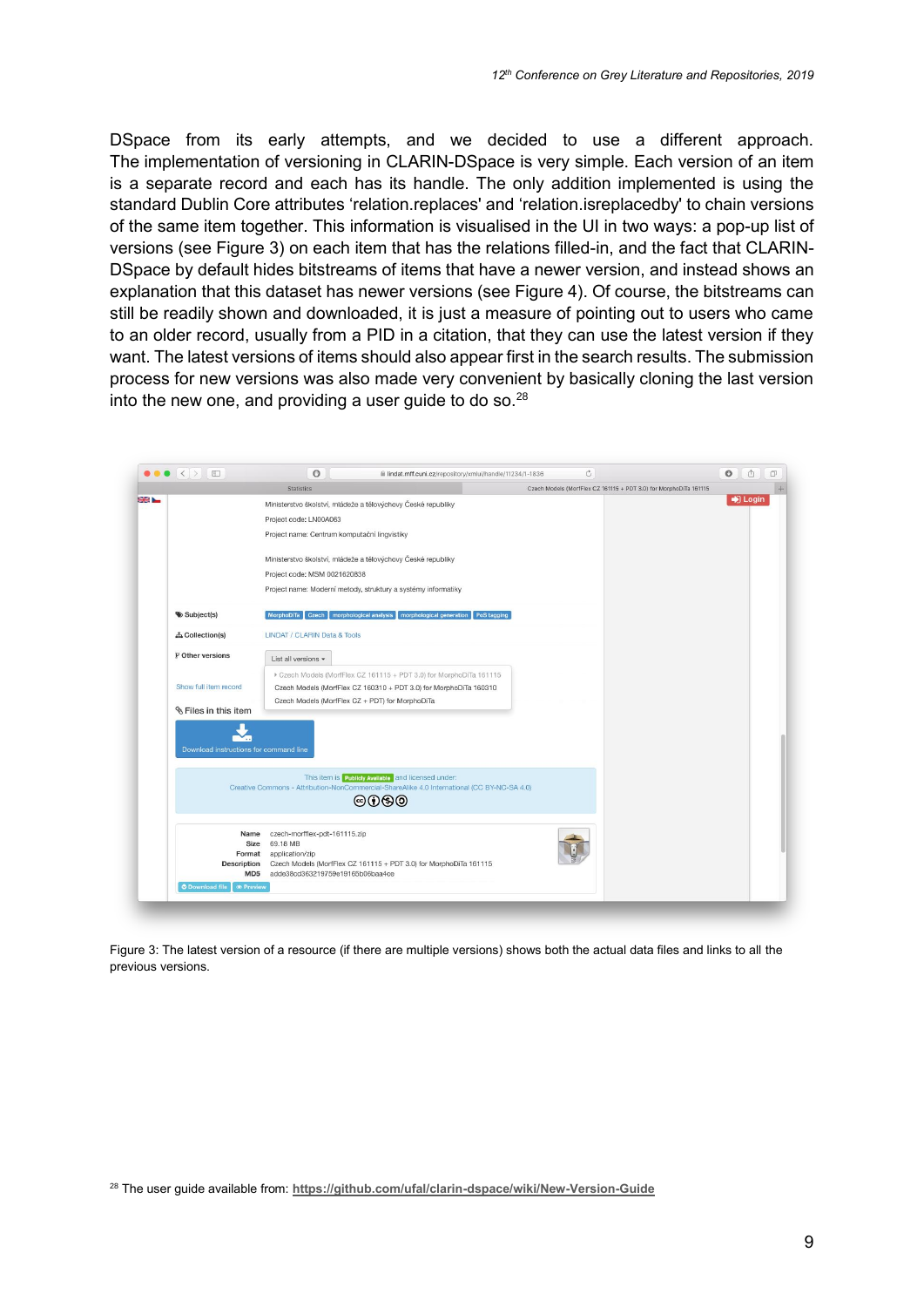

Figure 4: An illustration of what is shown to the users when they reach a resource that has a newer version in the system; ie. A link(s) to the different versions of the resource is shown instead of the files, but the original data can be downloaded when they follow the instructions.

#### **Statistics**

Any project running a repository has to prepare detailed reports to its stakeholders, including very detailed statistics of the actual usage of the repository. DSpace contains support for basic statistics but the support is not complex enough to be used as the basis for useful reports. Another option present in DSpace is to connect to Google Analytics (web analytics platform), but that has other implications, mainly sharing all the traffic data with Google. Eventually, the CLARIN-DSpace team chose to implement support of the Piwik (rebranded to Matomo) secure and open web analytics platform, which can be run in-house. At LINDAT/CLARIN we do just that. With this new feature, it is possible to provide meaningful and detailed statistics and do it without sharing information on visits of individual items with other parties. Submitters of data – or any other interested users – can also subscribe for monthly statistical reports of their items. These reports include the numbers of downloads and views, and graphs showing usage trends.

### **Working with Data**

One crucial difference in how CLARIN-DSpace is used, at least the LINDAT/CLARIN instance, compared to many regular DSpace installations is the size of the files (bitstreams) being hosted. Our repository contains files with sizes in tens of GBs (at the time of writing, the largest single file is 70GB). Because a large portion of our users use fast academic or enterprise networks the file size itself is not viewed as a problem. What became a problem, however, is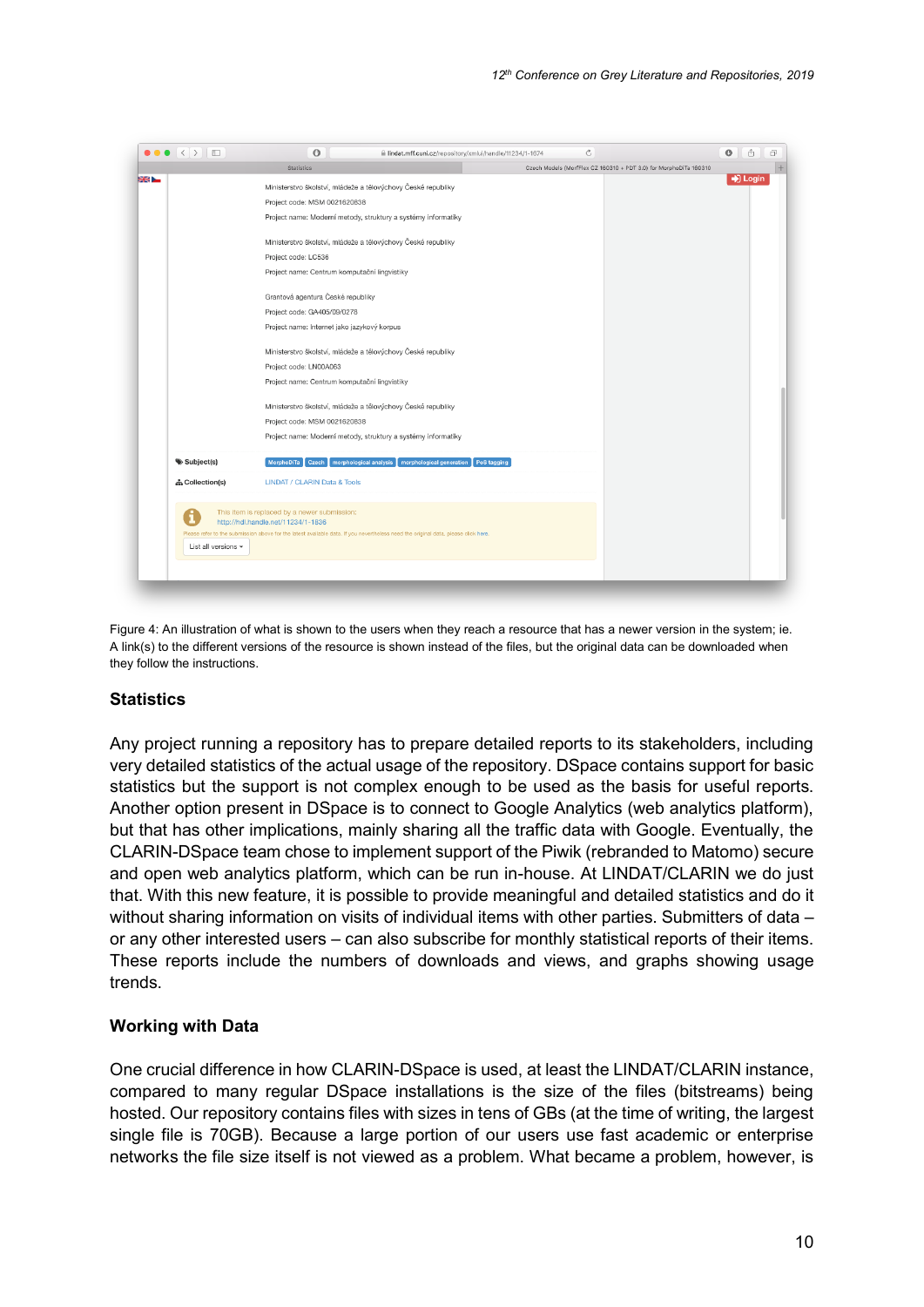the inefficient and naive implementation of the downloading process by DSpace stack $^{29}$ . It put a lot of stress on the CPU resources, and at the same time was not able to fully exploit the potential of very fast internet connection and storage. A workaround<sup>30</sup> was implemented that allows the webserver to handle the file downloads directly when the user is authorised by the repository systems (e.g., the requested item does not require any license signing). With this approach, CLARIN-DSpace added also a new feature – an essential one for a data repository – support for resuming of interrupted downloads.

On the other hand, we are taking a different approach when large files are being submitted to the repository. Uploads of less than 4GB are available directly through the submission workflow leveraging the http(s) protocol. Simple drag and drop of files onto the browser window. Larger files, however, need the cooperation of the repository staff. There are several reasons for that, one of them is that we want to check the users have thought about different ways of splitting the data and whether potential users are able to use big files efficiently. Another reason is to keep a level of control. In practice, this is not a problem, because language data are not commonly this large (when compressed), so in practice the load on repository administrators is minimal.

## **CLARIN-DSpace as an Open Source Project**

DSpace is being developed mainly as a repository for publications, and the system is configured by default to serve this purpose. The requirements of a CLARIN data repository are different in various aspects. The core DSpace contains a number of features that a data repository might find useful, but they are disabled by default. The CLARIN-DSpace<sup>31</sup> project is not only a DSpace version with modified code, look, and some new features; it is also DSpace configured and optimised for data repositories. Furthermore, specifically for the CLARIN project, the CLARIN-DSpace meets the requirements of a CLARIN for B-Centres that run certified repositories for language resources.

What started at LINDAT/CLARIN as an attempt to fulfil CLARIN requirements with a simple and reliable solution, became in time appreciated by more CLARIN centres and several other institutions looking for data repositories with similar criteria. The consequence was that after several years there were about 10 installations. Consequently, the project was re-branded as CLARIN-DSpace and its install base is still steadily growing. The whole project has always been developed as an open source project under MIT license, and completely in the open: originally at the Redmine installed at the Institute of Formal and Applied Linguistics, and since 2015 at Github. The open approach to development and documentation seem to be key factors in the increasing adoption of the system.

CLARIN-DSpace system now meets all our requirements for a repository system for managing language data. While it can always be improved, all the critical parts are there for efficient use. Therefore, we focus on maintaining the repository and advocate for proper data preservation

<sup>&</sup>lt;sup>29</sup> Where it doesn't leverage the features of a servlet container below. To copy the file to the Response, it loops through the InputStream with a blocking read() and a fixed buffer size.

<sup>30</sup> Essentially, the repository handles the authorisation and then tells the proxy what file to serve. The proxy uses more efficient means (system calls such as sendfile) to serve the content. More details available from: **[https://github.com/ufal/clarin](https://github.com/ufal/clarin-dspace/wiki/Speeding-up-downloads)[dspace/wiki/Speeding-up-downloads](https://github.com/ufal/clarin-dspace/wiki/Speeding-up-downloads)**

<sup>31</sup> The code of Clarin-DSpace available from: **https://github.com/ufal/clarin-dspace**